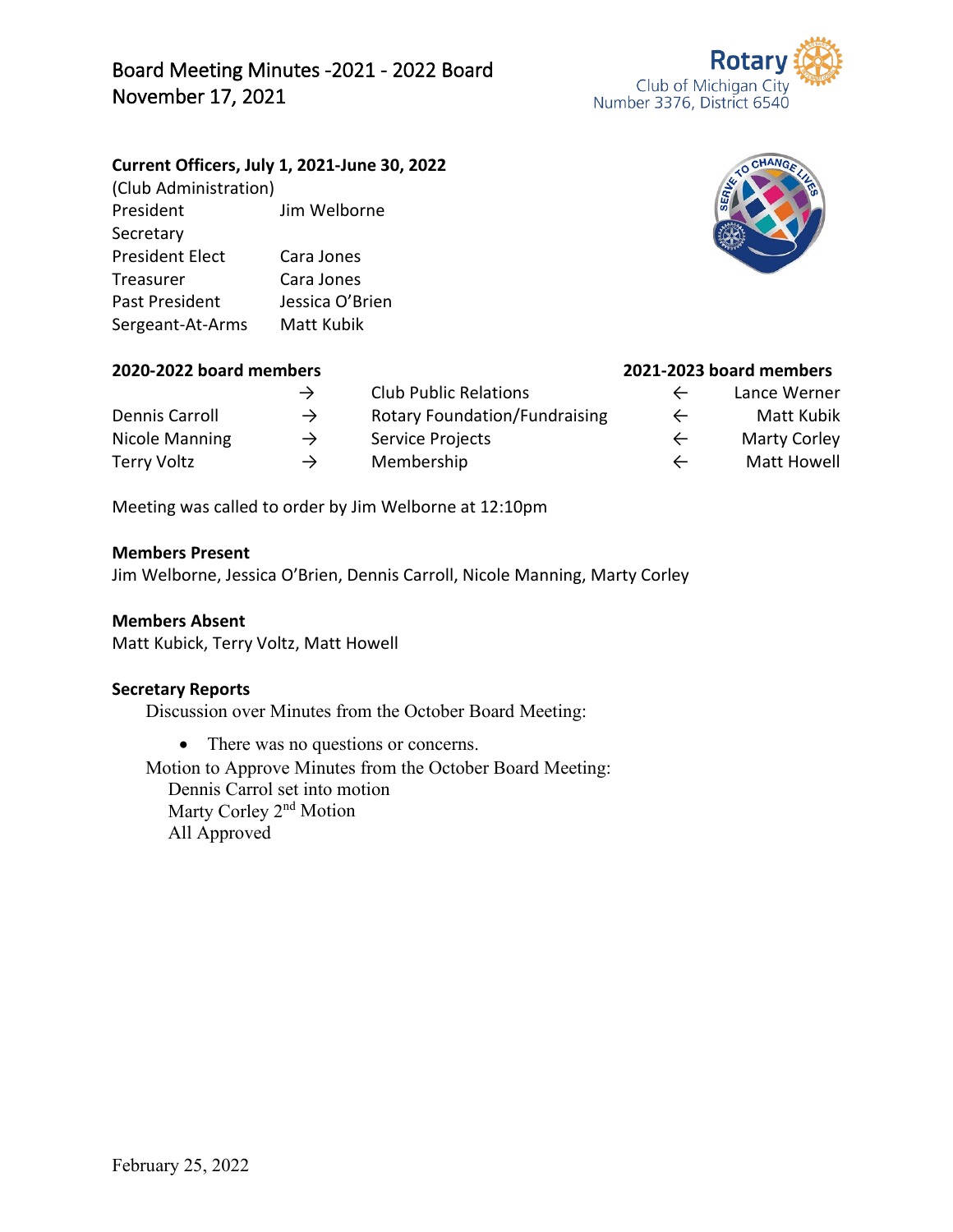

#### **Treasurer Reports**

Discussion on the Treasurer report (See Attachment 1):

- Discussed Boo at the Zoo- \$300 to support the Zoo Self Above Service
- Discussed Zoom annual fees came out (we dropped Web X), a duplicate deposit that was fixed, Strive for \$67.78 and Thanksgiving funding \$84.52
- Discussed Tom Stokes \$500.00 for Club Foundation
- Motion to Approve Treasurer Report: Marty Coley set into motion

Nicole Manning.  $2^{ND}$ All approved

**Service Projects**

STRIVE

• Discussed meeting dates:

**September** - 1st meeting 9-27-21 -- Mentor Training **October** - Opening lunch 10-21-21 with students Dinner Meeting 10-25-21 **November** - Dinner Meeting 11-22-21 **December** - Dinner Meeting 12-13-21 **January** - Dinner Meeting 1-24-22 **February** - Dinner Meeting 2-29-22 **March** - Dinner Meeting 3-28-22 **April** - Dinner Meeting 4-25-22 **May** - Picnic 5-23-22 **June** - Final Luncheon 6-2-22

Service Above Self – Discussions of

- Date and Time of the event- December  $2<sup>nd</sup>$  at 8:30 am
- Trophies are ordered
- Nicole Manning to follow up with GIS as a Sponsor

Club Social Activities- Discussion of

- Leeds Restaurant went well
- 9 ppl attending first social event
- Marty to follow up with the fundraising from the evening to go to the Polio Foundation

Apple Dumpling- Discussion of

- All classes were covered, one class did not have enough workbooks
- Extra Books and Workbooks are at Salvation Army
- Will be doing this again in Spring for the  $4<sup>th</sup>$  graders, dates are to be determined.